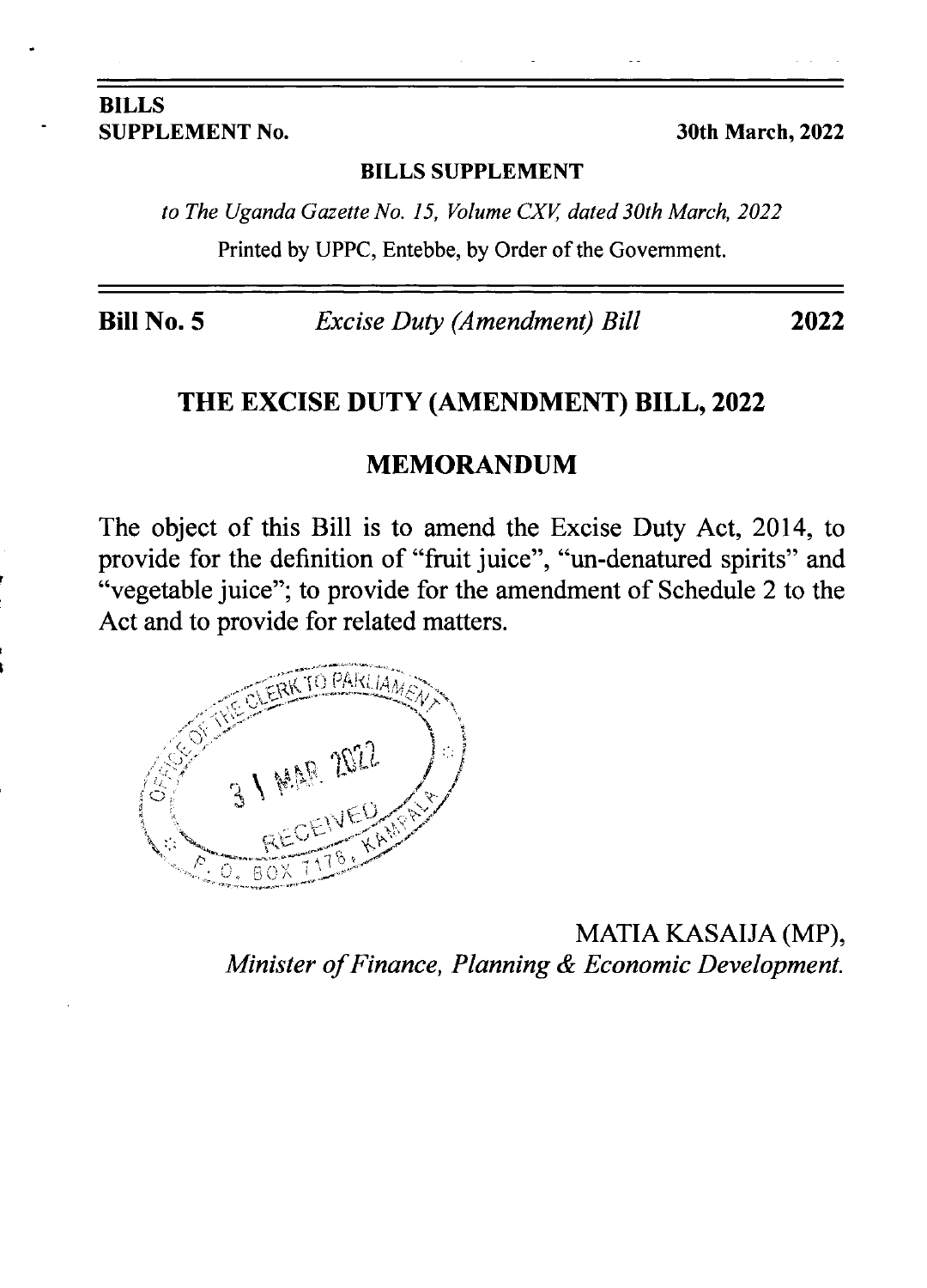# Bill No. 5 Excise Duty (Amendment) Bill

2022

THE EXCISE DUTY (AMENDMENT) BILL, 2022

# ARRANGEMENT OF CLAUSES

#### Clause

- 1. Commencement
- 2. Amendment of the Excise Duty Act, 2014
- 3. Amendment of Schedule 2 to the principal Act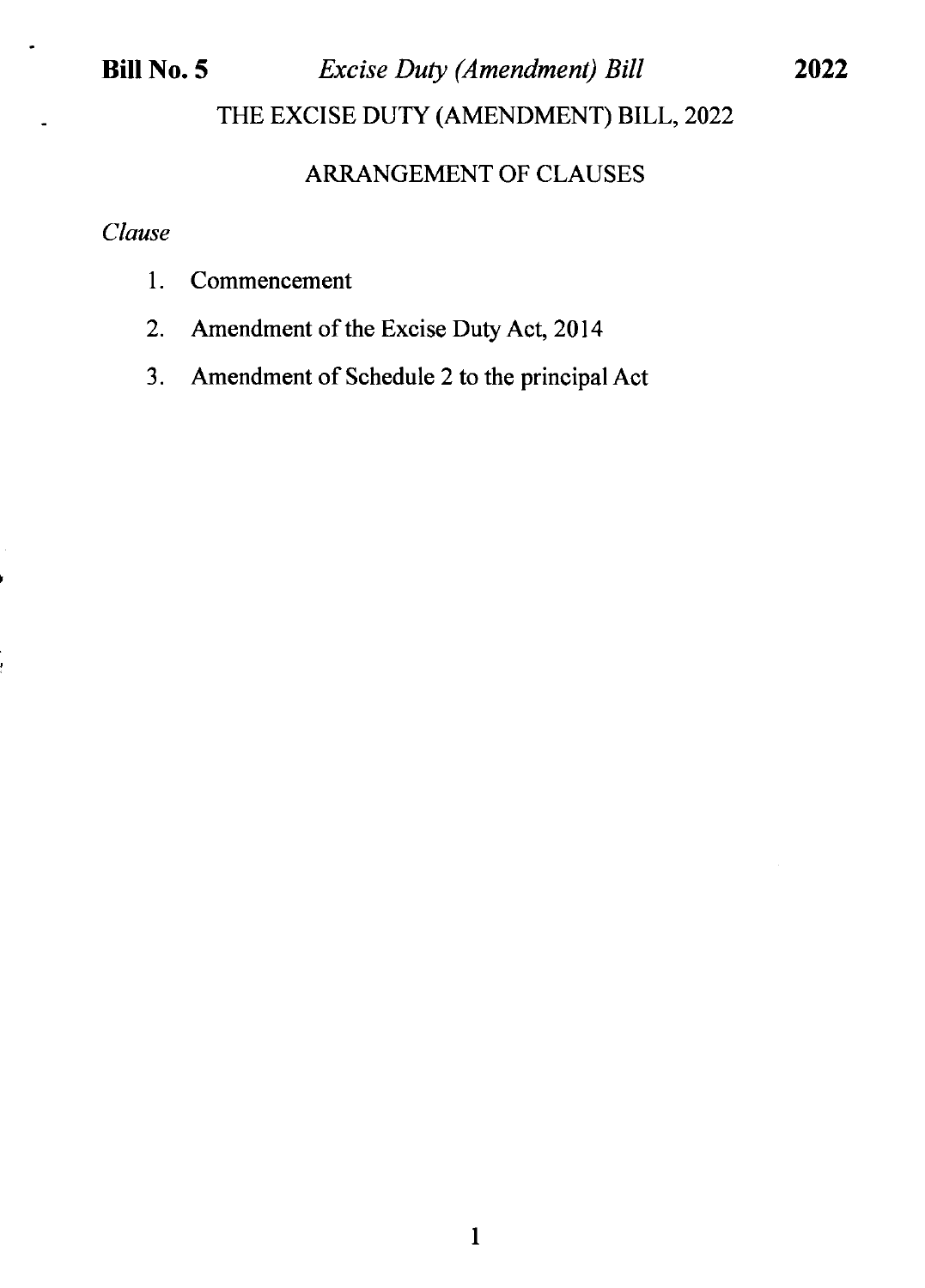#### A Bill for an Act

# **ENTITLED**

### THE EXCISE DUTY (AMENDMENT) ACT,2022

The object of this Bill is to amend the Excise Duty Act, 2014, to provide for the definition of "fruit juice", "un-denatured spirits" and "vegetable juice"; to provide for the amendment of Schedule 2 to the Act and to provide for related matters.

BE IT ENACTED by Parliament as follows:

#### 1. Commencement

This Act shall come into force on 1<sup>st</sup> July, 2022.

#### 2. Amendment of the Excise Duty Act, <sup>2014</sup>

The Excise Duty Act 2014, in this Act referred to as the principal Act is amended in section 2—

- (a) by inserting immediately after the definition of "export" the following-
	- ""fruit juice" means unfermented liquid extracted from the edible part of a fresh fruit whether the extracted liquid is diluted or not;";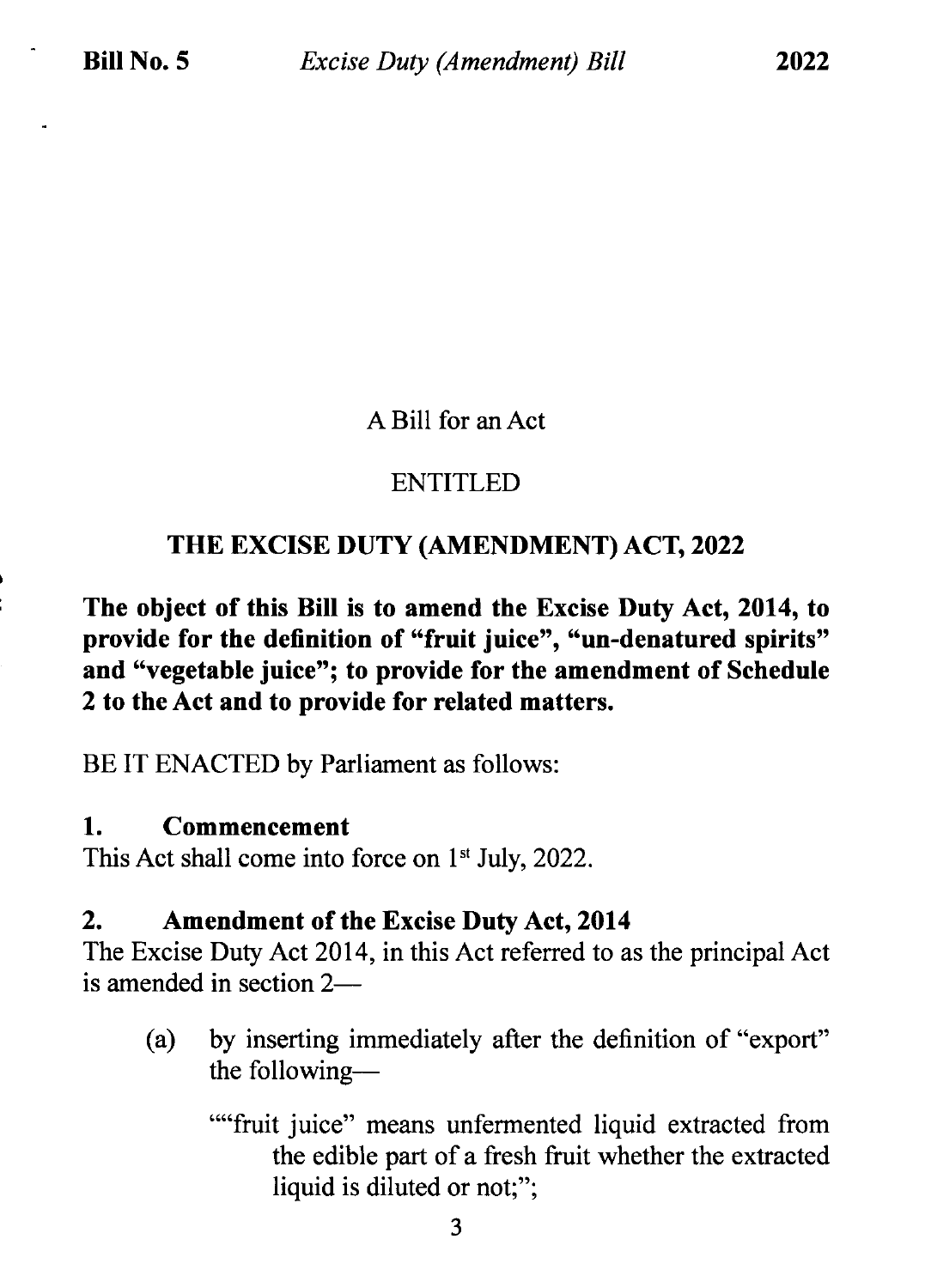#### Bill No.5

""un-denatured spirits" means spirits, that are not mixed with any substance to render the spirits unfit for human consumption or capable of being rendered unfit for human consumption and includes neutral spirits or alcoholic beverages made from neutral spirits that are fit for human consumption".;

(c) by inserting immediately after the definition of "value added tax" the following-

""vegetable juice" means unfermented liquid extracted from the edible part of a vegetable whether the extracted liquid is diluted or not;".

# 3. Amendment of Schedule 2 to the principal Act

Schedule 2 to the principal Act is amended—

(a) by substituting for item 2 (d) the following--

| " $(d)$     | 12% or $150$ /= per litre whichever |
|-------------|-------------------------------------|
| opaque beer | is higher."                         |

(b) by substituting for item 3 the following-

| " $(a)$ | un-denatured<br>spirits<br>-of<br>alcoholic strength by volume<br>of 80% or more made from<br>locally produced raw materials                  | 60% or Shs. 1500<br>per litre whichever<br>is higher; |
|---------|-----------------------------------------------------------------------------------------------------------------------------------------------|-------------------------------------------------------|
| " $(b)$ | spirits of $100\%$ or<br>un-denatured<br>alcoholic strength by volume<br>of 80% or more made from $\vert$ whichever<br>imported raw materials | Shs.<br>$2500 =$ per<br>litre,<br>is<br>higher;       |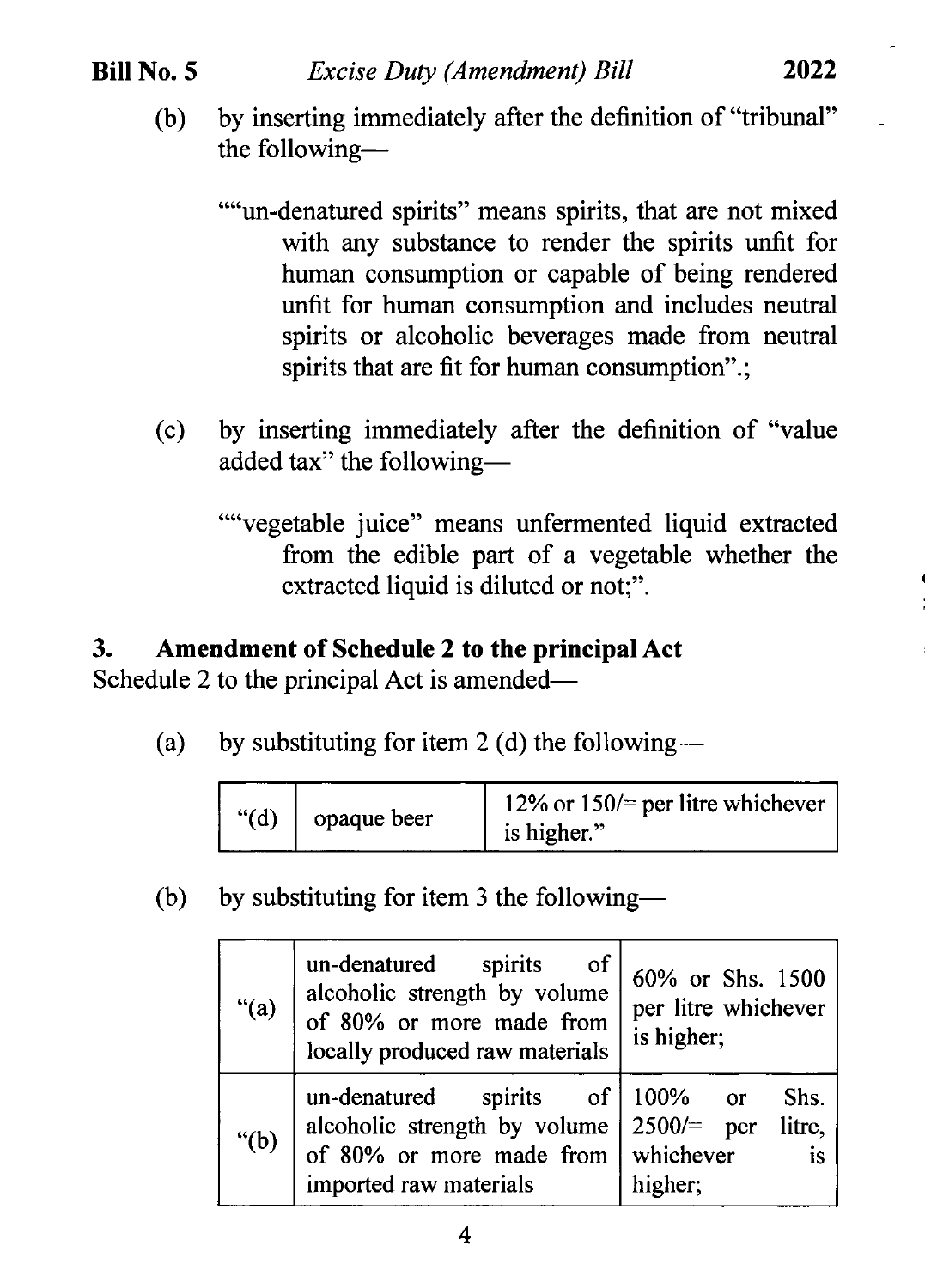| "(c) | other un-denatured<br>any<br>spirits-<br>(i)<br>that is locally produced<br>of alcoholic strength<br>by volume of less than<br>$80\%$ ; or                                                                                                           | 80% or Shs. $1700/$<br>per litre whichever<br>is higher;            |
|------|------------------------------------------------------------------------------------------------------------------------------------------------------------------------------------------------------------------------------------------------------|---------------------------------------------------------------------|
|      | of<br>(ii)<br>that is imported<br>alcoholic strength by<br>volume of less than<br>80%.                                                                                                                                                               | 100% or<br>Shs.<br>$2500 =$ per litre<br>whichever<br>is<br>higher; |
| "(d) | un-denatured<br>spirits made<br>from locally produced raw<br>materials that is used in the<br>production of disinfectants and<br>sanitizers for the prevention<br>of the spread of COVID-19 of<br>alcoholic content by volume<br>not less than 70%." | <b>Nil</b>                                                          |

# (c) by substituting for item 5 (b) and (d) the following--

| "(b) | fruit juice and vegetable juice,<br>except juice made from at least<br>30% pulp or at least 30% juice<br>by weight or volume of the<br>total composition of the drink<br>from fruits and vegetables<br>locally grown. | $12\%$ or shs. 250 per<br>litre, whichever is<br>higher. |
|------|-----------------------------------------------------------------------------------------------------------------------------------------------------------------------------------------------------------------------|----------------------------------------------------------|
| (d)  | other non-alcoholic<br>any<br>beverage locally produced<br>other than the beverage referred<br>to in paragraph (a) made out of<br>fermented sugary tea solution<br>with a combination of yeast<br>and bacteria.       | 12% or $150/=$ per<br>litre whichever is<br>higher"      |